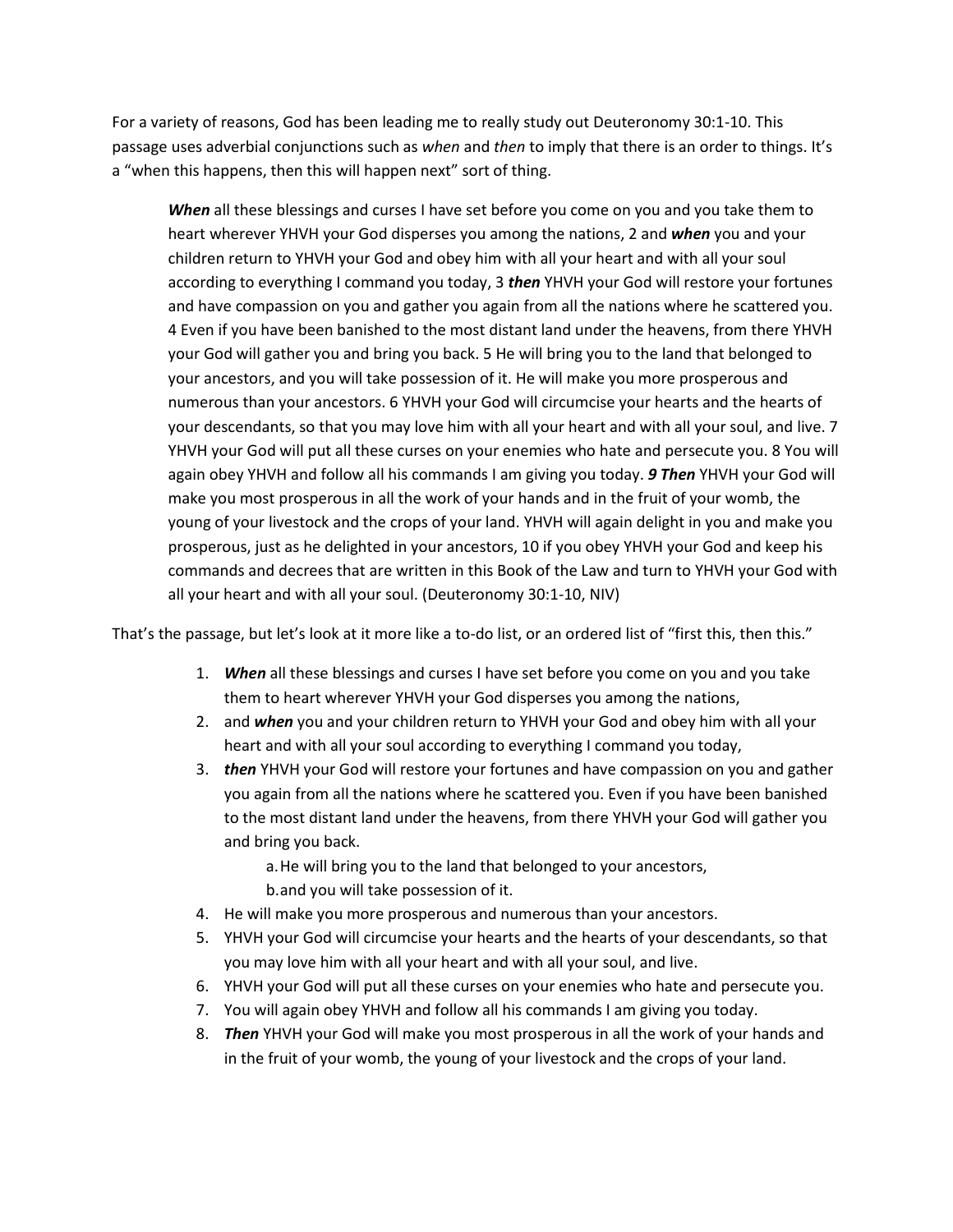In summary:

YHVH will again delight in you and make you prosperous, just as he delighted in your ancestors, if you obey YHVH your God and keep his commands and decrees that are written in this Book of the Law and turn to YHVH your God with all your heart and with all your soul. (Deuteronomy 30:1-10, NIV)

Now let me do it one more time, but I'll add my own notes:

- 1. *When* all these blessings and curses I have set before you come on you and you take them to heart wherever YHVH your God disperses you among the nations, [Note: According to Ezekiel 4:4-5 and Leviticus 26:18, the curses were to last for 390 years x 7, equaling 2730 years. Because there were multiple times when the House of Israel was removed from their land by Assyria, ranging from 740-722 BC, I personally believe there are waves of repentance and an ending to the time of curse, ranging from AD 1990- 2008.]
- 2. and *when* you and your children return to YHVH your God and obey him with all your heart and with all your soul according to everything I command you today, [Note: According to Ezekiel 4:13, the people of Israel would eat defiled food among the nations where YHVH had driven them, for the number of years I just mentioned. Therefore, after 2008, we should see their children suddenly *stop* eating defiled food. This is exactly what happened in our family, not counting accidental mistakes. My husband's last bite of intentional pork was Yom Kippur 2008.]
- 3. *then* YHVH your God will restore your fortunes and have compassion on you and gather you again from all the nations where he scattered you. Even if you have been banished to the most distant land under the heavens, from there YHVH your God will gather you and bring you back. [Note: So this hasn't happened yet, right? Yes, many Jews (tribe of Judah) have been able to return to the literal land of Israel, but there have only been a few from the House of Israel to return. However, this seems like the next thing, so since we're passed 2008 (by 7 years!), shouldn't we see this starting to happen? I wouldn't think it would necessarily be fast, since Judah has been returning to the Land for almost 100 years now (since 1917). In addition, it sure seems like it will take a literal fortune for most families to move back to the land of Israel! This would have to be God's doing!] a.He will bring you to the land that belonged to your ancestors,

b.and you will take possession of it. [Note: It never says that we must make official *aliyah* or become citizens of the Nation State of Israel. It just says He will bring us to the land and we will take possession of it.]

4. He will make you more prosperous and numerous than your ancestors. [Note: In my journal, I previously made a list of "impossible things" that God has already done for our family in the past two decades. I had three more "impossible things" that I have been praying for: (1) return to the land of Israel, (2) get out of all debt, (3) own our own home. They truly feel impossible to me, simply because we have never had that kind of prosperity. It's okay. I'm content, but yet, after studying these passages, I see that the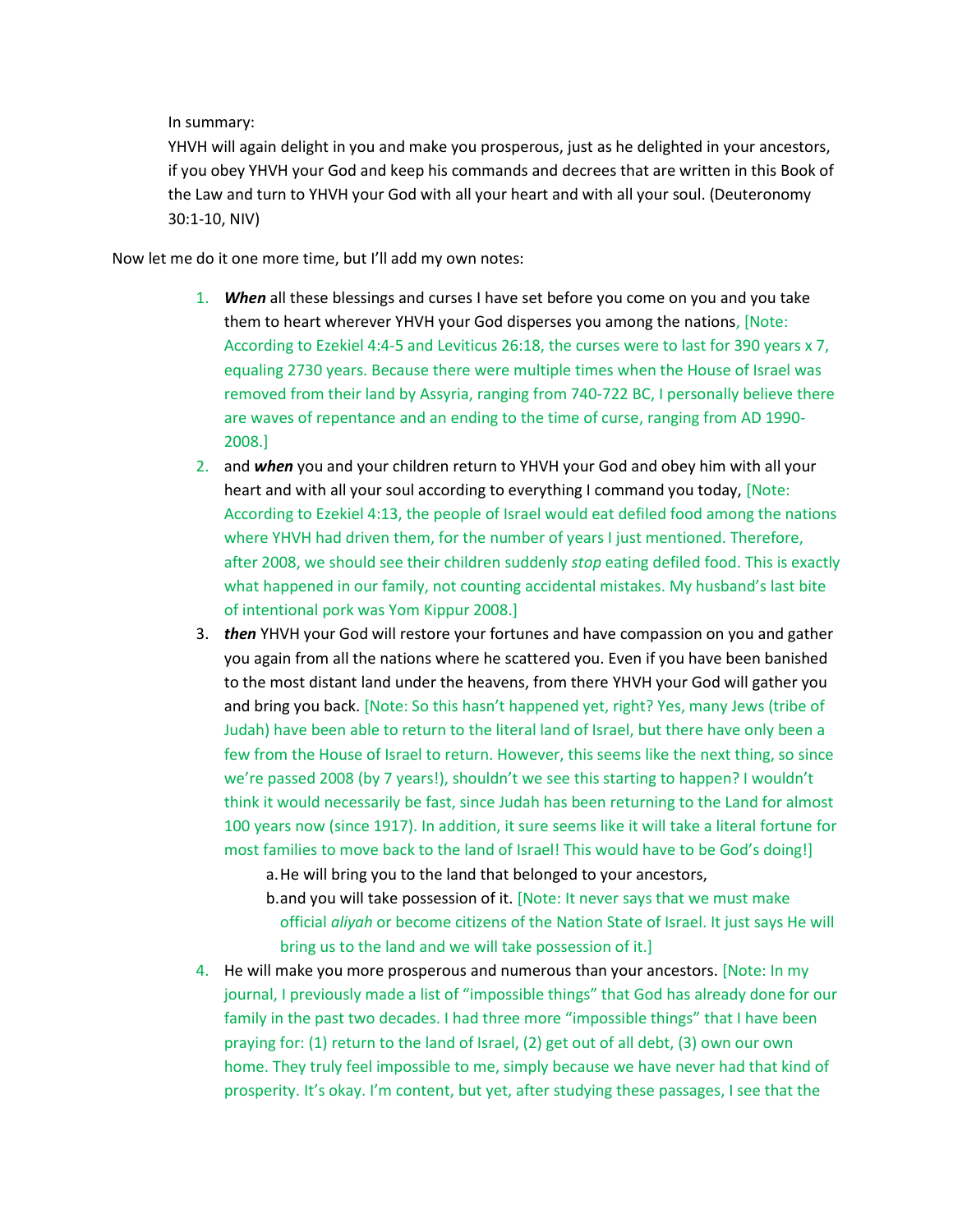next thing IS for all of us to return to the Land. Only financial provision would make that possible!]

- 5. YHVH your God will circumcise your hearts and the hearts of your descendants, so that you may love him with all your heart and with all your soul, and live. [Note: That God would circumcise the hearts of my descendants is my deepest heart's desire!!!! I also notice that this terminology is used in Ezekiel 36-37, so when I went there, I noted that the *order* of these prophesied things is identical there. In my Bible, I marked all the "I will" phrases in both chapters. Wow...]
- 6. YHVH your God will put all these curses on your enemies who hate and persecute you. [Note: I note that this is the topic of Ezekiel 38-39, again in the same order, for this happens *after* Ezekiel 36-37. I would assume that this is when ISIS and other evil, "Babylonian" forces will be defeated. Therefore, I would assume that this lines up with Revelation 17-19. Babylon will fall! And what happens before Babylon falls? "Come out of her, my people." And guess what my friend been studying this week! Zechariah… and yesterday, she wrote to me about Zechariah 2:6-7. Could this be literal, as in, move to Israel? I've been taking it as spiritual, but someday, His prophecies have to come true *literally* and *physically*, too! We have to literally leave "Babylon" and return to the Land *someday*!]
- 7. You will again obey YHVH and follow *all his commands* I am giving you today. [Note: That can't happen outside the Land and a Temple! I will not be dogmatic about whether a literal Temple will be built (even if I think so, haha), but I think it's interesting that Ezekiel 40 follows the previous chapters. At the very least, this is where I would place the return of Yeshua, based on the order of things in Zechariah 12-14, which, by the way, also matches Deuteronomy and Ezekiel. We cannot perfectly keep His commands without our Messiah Yeshua explaining to us *how* we are to do it and unifying both houses on that interpretation.]
- 8. *Then* YHVH your God will make you most prosperous in all the work of your hands and in the fruit of your womb, the young of your livestock and the crops of your land. [Note: I have been feeling hopeless about healing, both for me and for Kaitlyn. But look at these verses, if you have time:
	- Deuteronomy 28:27, 35 during the cursed years, things from which we cannot be healed
	- Deuteronomy 32:39 "See now that I myself am He! There is no god besides me. I put to death and I bring life. *I have wounded and I will heal***.**"
	- 2 Chronicles 7:14 "If my people, who are called by my name, will humble themselves and pray and seek my face and turn from their wicked ways, then I will hear from heaven and will forgive their sin and *will heal their land***.**"
	- Psalm 103:2-5 "Who heals all your diseases" (This entire Psalm is about his compassion, matching very closely with Deuteronomy 30.)
	- Isaiah 6:20 "lest they return *and be healed*"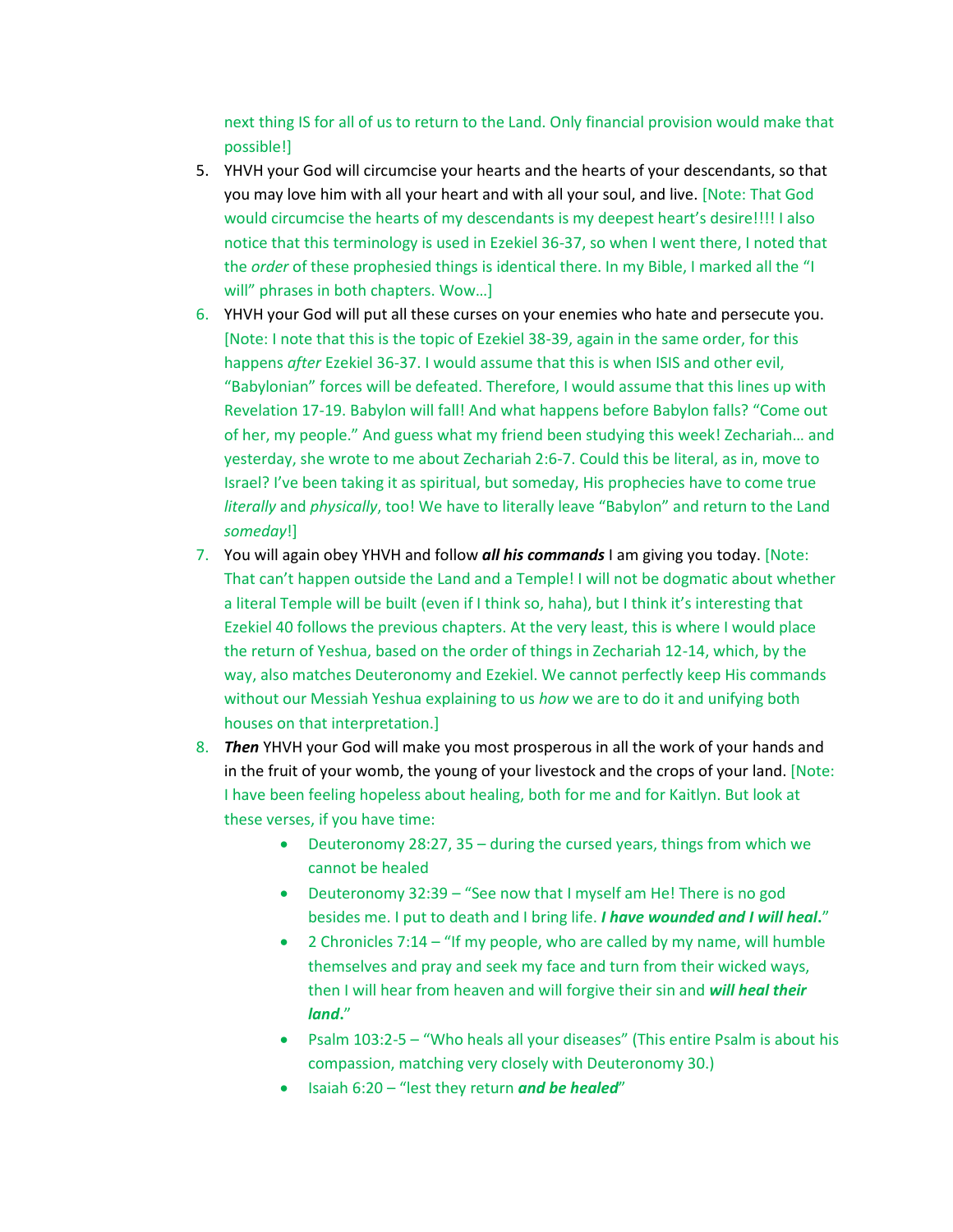- Isaiah 30:26 in that day, "when YHVH binds up the bruises of His people and *heals the wounds* He has inflicted"
- **•** Isaiah 57:18-19 "I was enraged by his sinful greed; I punished him, and hid my face in anger, yet he kept on in his willful ways. I have seen his ways, but *I* will heal him; I will guide him and restore comfort to him, creating praise on the lips of the mourners in Israel. Peace, peace, to those far and near, says YHVH. And *I will heal them*."
- Isaiah 58:8 "**Your healing will quickly appear**"
- Ezekiel 47:9-12 A tree for the healing of the nations
- Hosea 6:1-2 "Come, let us return to YHVH. He has torn us to pieces *but He will heal us*; he has injured us but he will bind up our wounds. After two days he will revive us; on the third day he will restore us, that we may live in his presence."

Doesn't seem like it could be any clearer! Healing comes after a return to the Land.

So what am I saying in all of this?

So I thought of Ezra and Nehemiah. They knew that prophecy said how long their Babylonian exile would last (70 years), but they also knew the promises of return, because Nehemiah prayed this:

8 "Remember the instruction you gave your servant Moses, saying, 'If you are unfaithful, I will scatter you among the nations, 9 but if you return to me and obey my commands, then even if your exiled people are at the farthest horizon, I will gather them from there and bring them to the place I have chosen as a dwelling for my Name.' (Nehemiah 1:8-9)

He obviously based this upon Leviticus 26 and Deuteronomy 30, same as we are. However, he did not wait for a miracle nor for a supernatural rapture. He asked for favor in the presence of the king, so that he could return to the land and rebuild it. He put action to his faith.

Faith in the validity of prophecy should result in concrete action. "Faith without works is dead."

The wise men did the same. They knew what the prophecies of the Messiah said, and they acted in faith. They got camels and made a long trip. They took expensive gifts with them. They presented themselves before the king of Israel.

They must have looked crazy! They didn't pound their "call to action" on anyone else, yet they did act upon their beliefs.

Nehemiah and Ezra faced opposition, but they were able to respond with faith to that opposition. "The people worked with all their heart" (Nehemiah 4:6). They also prayed and posted a guard (Neh. 4:9). They spoke courage and truth over the workers (Neh. 4:14). They prayed for their hands to be strengthened (Neh. 6:9). They realized "that this work had been done with the help of our God" (Neh. 6:16).